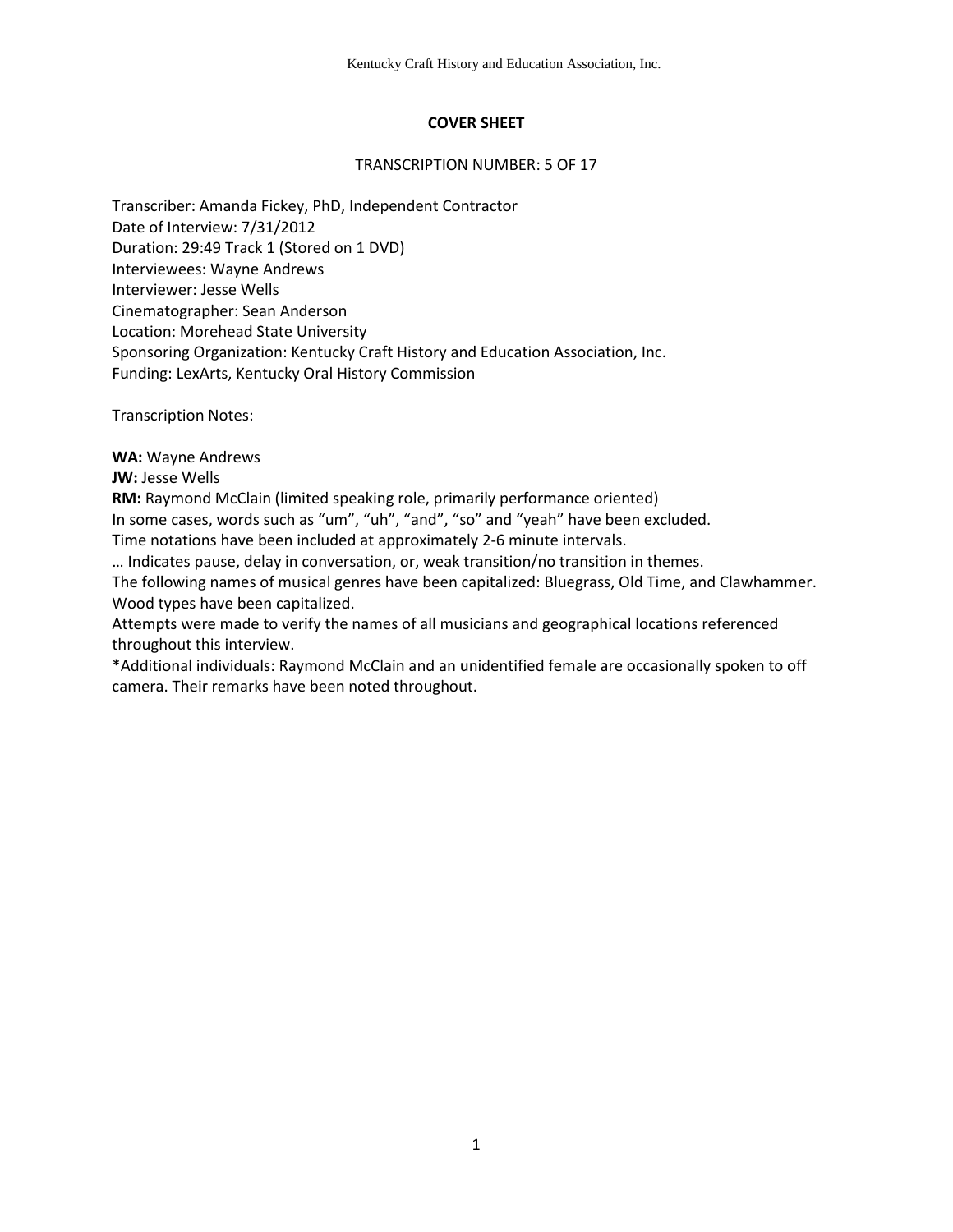## **0:00**

JW: Interview with Wayne Andrews for the Kentucky Craft History and Education Association. July 31<sup>st</sup>, 2012. Thanks for agreeing to do this.

WA: Jesse, it's a pleasure to be here.

**JW:** Can you first give us a little bit of the history of your life? Where you were born?

**WA:** Well I don't know if you want to take five or six hours to do that, but I'll give you the cliff notes version of it.

I was born in Spencer, Massachusetts, a little central Massachusetts town that has a great history in terms of craft and those kinds of traditions and I won't go into all that, but I grew up in a community there that really had high regards for craftspeople. My dad was a craftsman, grandfather, uncles, that type of thing. Went to high school there and then went to a state college in Massachusetts, at Fitchburg State College. I majored in industrial arts education, so I have a strong undergraduate degree in craft and related items, and then I went on to graduate school at West Virginia University and became a little more mainstream with my education and masters and doctoral degrees.

I taught at Illinois State University for 10 years and then at East Tennessee State. I was a faculty member and an administrator there for 17 years before coming to Morehead in January 2005 as President of Morehead State University.

**JW:** That's wonderful. What are your earliest memories of working with wood in the craft world? Well my dad was one of these renaissance kind of guys. There wasn't anything he wouldn't take on. He would fix anything, or figure anything out, and as a youngster I was around tools so it wasn't uncommon to be helping him repair something or to build something be it kitchen cabinets or toys for the yard. So I remember having tools as a youngster and being free to build whatever I wanted to build. We built playground equipment, toy guns, whatever it was that kids were interested in, I was building it. I didn't build any instruments as a youngster, but my sister is a violinist, a graduate of the New England Conservatory of Music, so there was always music in our home as kids.

# **2:21**

**JW:** And your daughter is a musician?

**WA:** She is. Jill is a graduate of East Tennessee State University. She took coursework in the Bluegrass program there. She studied with Raymond McClain and Jack Tottle, some of those folks. Jill has been very interested in music her whole life. She has had roles in singing since she was a little child. Inspired really in church and singing in church, but then got pretty serious about it in the latter part of her college career. After a few years of working as a social worker she decided to pursue that full-time and she is doing that full-time today. So, she's been kind of an inspiration because she's now living in Nashville. She's a singer and song-writer doing pretty well I think. She plays a variety of instruments and so it's been fun to be around her. Although she never invites me up on stage, Jesse.

**JW:** Not yet.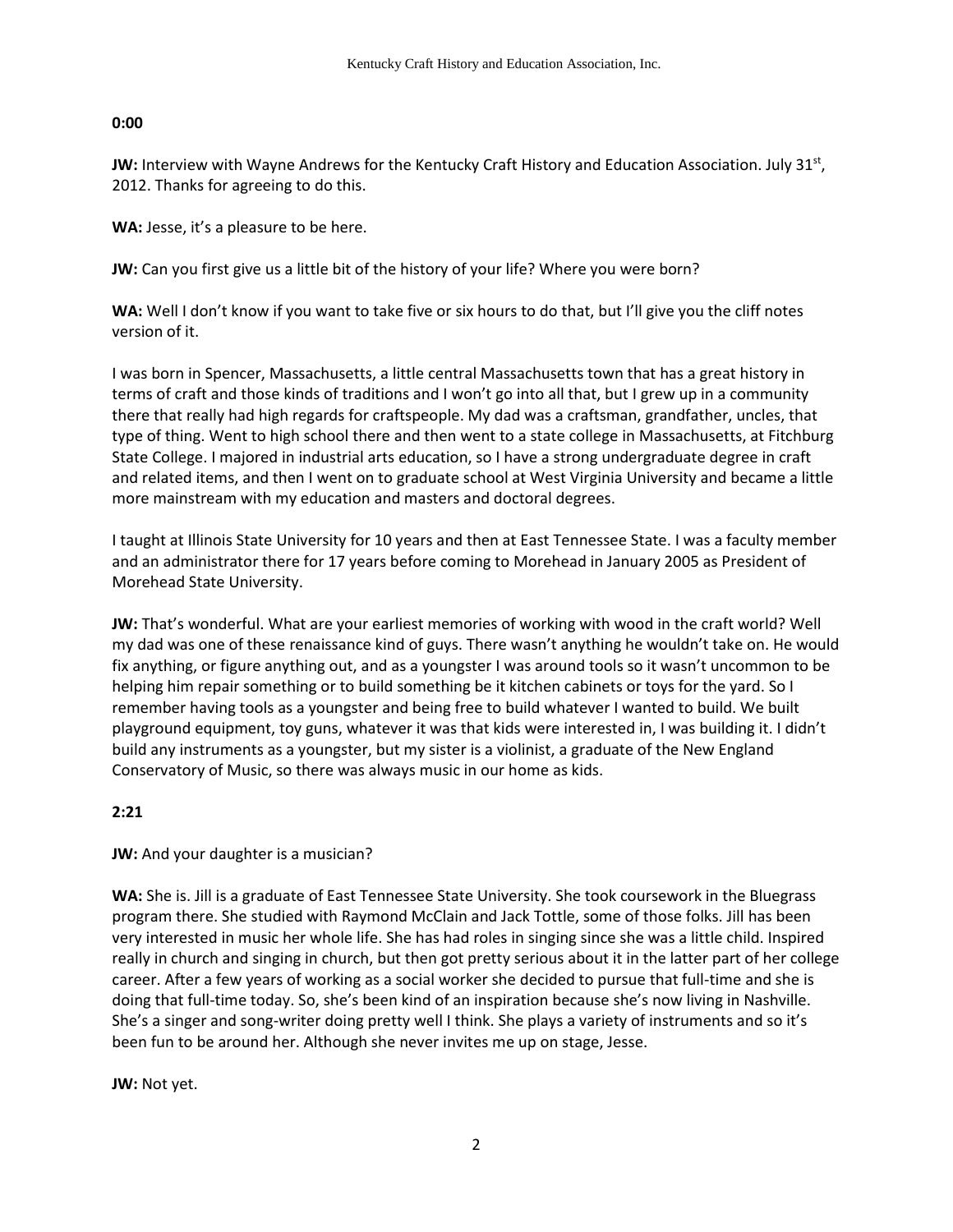**WA:** Not yet. Right… We gotta keep practicing.

**JW:** It might be the banjo too…

**WA:** It could be.

**JW:** Your instrument is that you prefer to play is the banjo. Could you tell us a little bit about what attracted you to that sound?

**WA:** Yeah, it's actually a very interesting story because, as I mentioned, Jill was a student at East Tennessee State and she decided early that she was going to play the banjo. She took some lessons from a teacher there in Johnson City, Elizabeth **(uncertain of word)** actually I think, and she was doing quite well on the banjo but I think she decided that the guitar would be more mainstream. So she sat the banjo aside, and she sat it in the house and it sort of sat there. I had always liked the sound of the banjo, so I one day said something to Raymond McClain who was the director of the program there, the Bluegrass and Old Time program, I said, "Raymond, would you consider teaching me some banjo?" and he was very welcoming. I started out on the Bluegrass banjo, you know, the three finger style banjo and played and took lessons for a couple of years doing that.

When I came up here to Morehead I decided that I wanted to learn Old Time style, Clawhammer style, which seems to fit me better for some reason. I can follow the rhythm of it a little better or something. So I've been doing that for the past few years and my teacher, when we get together, is Jesse Wells. A pretty fine teacher, in fact…

## **4:41**

**JW:** We'll not elaborate on that. So, learning to the play the instrument, you then decided to build an open-back banjo?

**WA:** Yeah, well, you know, I've been a wood worker and a metal worker for a long, long time. I'm a great believer in the head and the heart working together with the hands, and I find great satisfaction in creating things. I've always done that. So, some people like to play golf, some like to softball and all this sort of stuff, and what I like to do when I have time is free time is come out here to the workshop and create something.

When I came up here to Morehead I realized there's such a large community of craftspeople I thought I ought to try to build my own instruments and actually, you and I worked together to build a couple of banjos and then I traveled off from that and got involved in some other instruments, dulcimers and the like, but for me it was about applying traditional wood working skills to an area that I was really not familiar with which was instrument building and we sort of figured it out together. There is plenty of information in books and videos and of course measuring other instruments and seeing what they're about. So we took a stab at it, and that's how we got going.

## **6:00**

**JW:** Well, I'm really grateful. You helped teach me a lot about wood working and I think, I knew very little about the instrument construction, the pieces and the way they worked together. So, let's see what you came up with.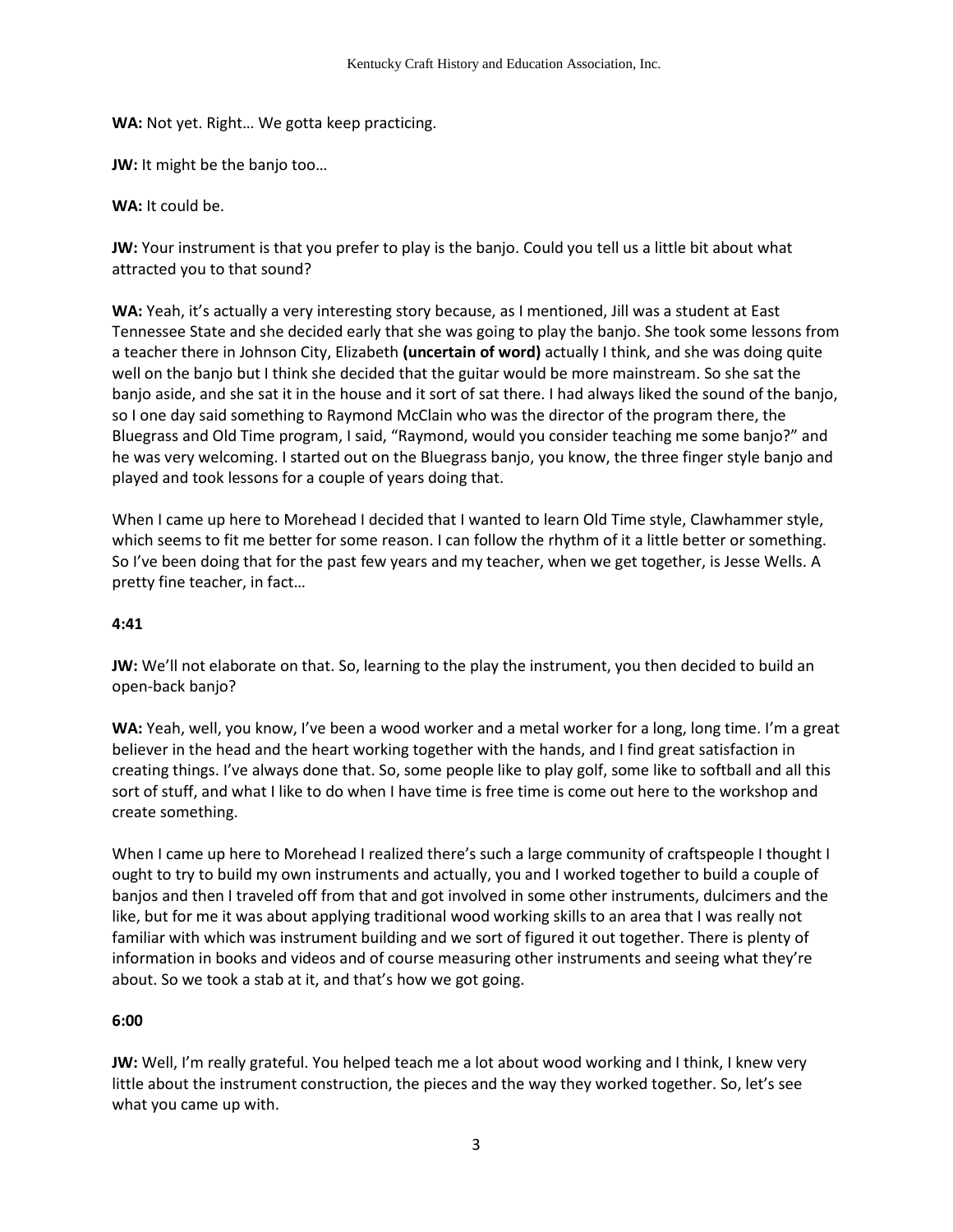**WA: [WA moves off camera to pick-up banjo]** Well, this is a traditional open-back banjo that you would find, I suppose, in the mountains of Kentucky or Tennessee or down South. It's pretty straight forward. What we did was buy some parts and we modified them for our own purposes. The unique parts about this I guess is that we selected some materials that were a little different. The finger boards on banjos tend to be Ebony and Rosewood, those are very common. The particular material on here is a different material that I've been hauling around for years. Do you remember what it was, Jesse?

**JW:** Purple Heart.

**WA:** Purple Heart is the wood.

**JW:** It's a beautiful wood.

WA: It's a really pretty reddish color. It's unusual. It makes a good fingerboard material because it's pretty hard. Then we did some unusual inlay in it. Morehead State University mascot is the eagle, so I put an eagle in here, did a little bit of inlay on the back with the star, few dots around just to jazz it up a little bit. You know, it actually **[demonstrates playing]** has a fair sound to it.

#### **[JW gestures to WA to remove the mute from his banjo]**

WA: Jesse doesn't like my mute, but that's a marriage saver right there!

**JW:** I want to hear you play!

**WA:** He told me that, so I built one!

**JW:** It was a roommate saver for me in college.

**WA:** Was it? Well, for me it's a marriage saver.

#### **7:40-7:54**

## **[WA performs on banjo]**

**JW:** That sounds much nicer.

**WA:** Yeah… So, it was kind of a labor of love, and you and I have talked about building more instruments because it's fun to do. I think, I don't consider myself a luthier, I consider myself more of a wood worker, but I love the idea of creating something that we can use. So, build it, and play it, and figure out what works well, modify it maybe the next time, and do it better. So we'll get back on it, but that's what got me inspired. I had basic woodworking skills and then I think I think our relationship, yours and mine and Raymond, to create something that had value was kind of nice.

My wife, interestingly, she had a great friend here who just passed last year, a retired faculty member in the community who taught dulcimer for years and years and years. She said, you know, I'm going to learn to play dulcimer, so she did play dulcimer with Alan Lake for a number of years, so I said to Jesse and some other folks, well shoot, why can't I build some dulcimers? You might remember the old Foxfire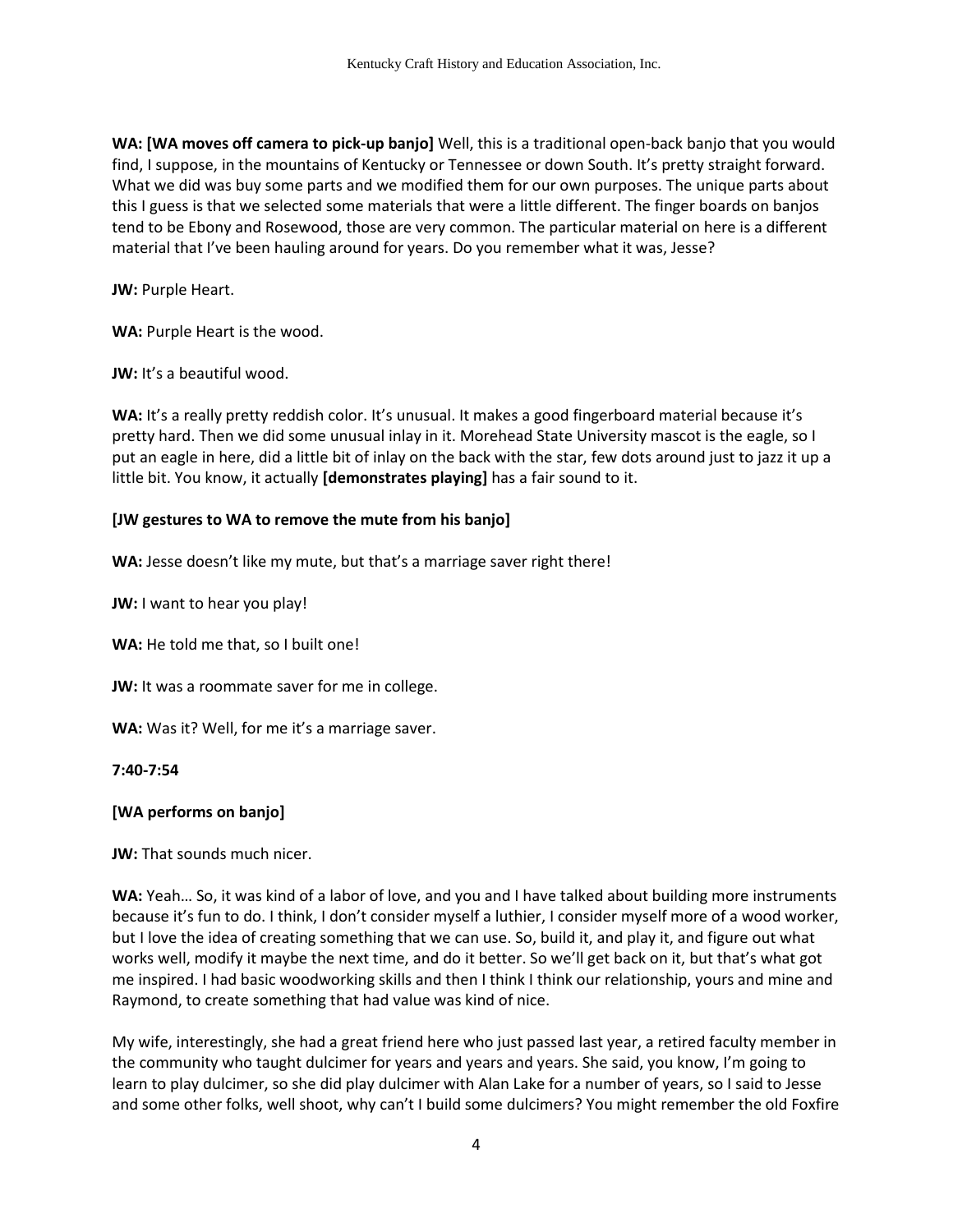books that were developed back in the 60's as I remember to document a lot about craft in the Appalachian region, in the Highland region, and there was a great series in there about dulcimer building. I thought heck, that doesn't look too complicated. Went down to Berea and kind of poked around down there in the shop of Warren May. Warren was gracious to talk to me about dulcimers and he's built thousands of them. This was sort of my own creation. I took those ideas and, again, from a wood working perspective I'd been hauling around this wood that's on the top here. It's wormy Chestnut. You don't find it anymore. Chestnut blight in 1918 killed Chestnut trees throughout America, but there are lots of old Chestnut logs and buildings and so we cut some Chestnut and book matched it. Walnut for the fingerboard. Book matched the Walnut on the back just to create an instrument that's kind of pretty to look at and it has a wonderful sound.

Now, I don't play the dulcimer, so Jesse, you've got to, if you want to make a little noise with this so we can put this on as part of this… Why don't you just play a little tune?

## **[WA hands dulcimer to JW]**

**JW:** You did your research because these are the most common woods.

**10:27-10:39**

## **[JW performs on dulcimer]**

#### **10:41**

WA: I love the sound of the dulcimer because I think it has a really nice mountain traditional sound and to hear it as part of a band or something to me is really, really nice.

So I've built two of them. Sitting behind me on the bench back here are parts for another six of them that I'll get around to one of these days. They are good winter projects. They are not terribly complicated, but as you pointed out the selection of the wood, the construction has a lot to do with how they sound. The top wood on that, the wormy Chestnut, has kind of a mellow sound. I built another one that has an Ambrosia Maple top. It's a beautiful top, but it has a much brighter sound. I think it's under the bed upstairs in the house. Sue plays this one, so I didn't take it out, but I'm going to experiment a little bit. I've got some other ideas about woods I want to try and we'll see how it goes. I'll probably build some more dulcimers.

**JW:** That's very exciting. We were talking about Frank Neat earlier, and you have one of his… that was probably your first nice banjo.

## **11:47**

**WA:** Well, you know there's a story about that banjo. **[Speaking to Raymond off camera – Raymond, would you walk over and open that case and give it to me?]** So, I was studying Bluegrass banjo with Raymond at East Tennessee State and I had an old banjo, it was a nice banjo. In fact, I think you have it or you gave it to somebody, but I said to Raymond, "You know, I'd really like to have a better banjo." And Sonny Osborne had a banjo at the time, maybe he still does called "The Chief," and it was advertised online, and it was real pretty. Frank Neat, over at Russell Springs, KY., was building those banjos. **[Thank you, Raymond]** I said to Raymond, "I'm gonna buy a Chief banjo," and he said, "Well you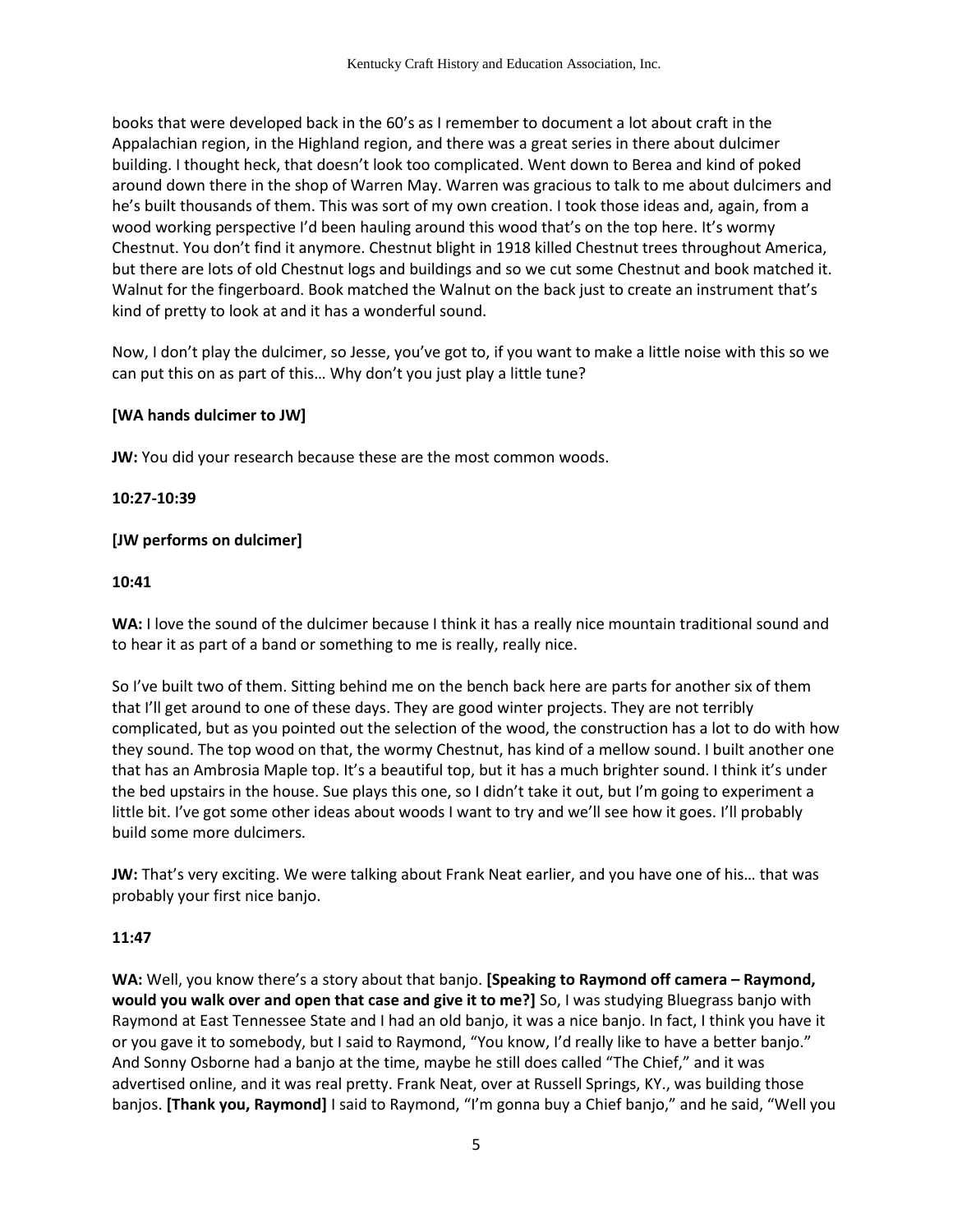know, it's a nice banjo, Frank does a nice job, but they're all kind of put together the same and have the same look because that's what Sonny designed." He said, "You know, if you want a nice banjo, you're only ever gonna buy one nice banjo, why don't you have Frank build you a banjo." So I thought well, ok. I went over to Russell Springs, I called Frank and I went over to Russell Springs, and I talked to him. His son Ricky was there that day and we went through all the things I could choose. So I chose the Ebony for the fingerboard, I went through his stack of wood for the neck and picked out the prettiest curly Maple that I could find and I believe that's about the nicest piece of hard Maple you'll ever find. Then, if you look at the back of this sound box here that's about as nice a piece of curly quilted Maple with a sunburst finish that you'll find.

And then, Frank said, "What kind of inlay do you want on it?" I said, I don't know, what are the options? So he started showing me… This is actually a Gibson design. I don't remember precisely…

**JW:** I don't remember the name right now…

**WA:** It's an older version… [Raymond, do you remember what that design is?]

## **[Unknown female responds – Is it Florentine?]**

**WA:** Yeah, it's Florentine. That's what it is. I think that's right, I think it's Florentine. And then he did some interesting things with the purfling on the side for me. So, this is a unique instrument, designed just for Wayne. But now, I don't play Bluegrass anymore, so I was going to give this Jesse, but he told me he was going to buy his own. So now I'm going to give it to Raymond. Raymond can have it because Raymond liked Frank.

The wonderful thing about Frank Neat… I want to tell you a story about that. So I go over there to his shop, and I didn't know what to expect because I had never met the fellow. Raymond had told me about the quality of work that he did. Basically, his shop is in a garage next to his house. I was amazed at the way they do their work because most of it is handwork. They have very modest equipment, so I didn't see a lot of big machinery. The reason is they don't mass produce anything. They produce instruments of high quality. A lot of it is very high quality handwork. So going back to, you've got to have the brain and the hands connected. To me, that's the most exciting part.

Once you understand that you can plan to create whatever you want to create, and then create it. And that's Frank Neat, that's the kind of work that he does. This is truly magnificent instrument. It is a better instrument than I deserve because I tend to play… You can play Clawhammer on here. It has a very different sound of course, right?

## **15:27-16:17**

# **[WA demonstrates on banjo]**

WA: It has a nice big sound.

**JW:** A big beautiful sound.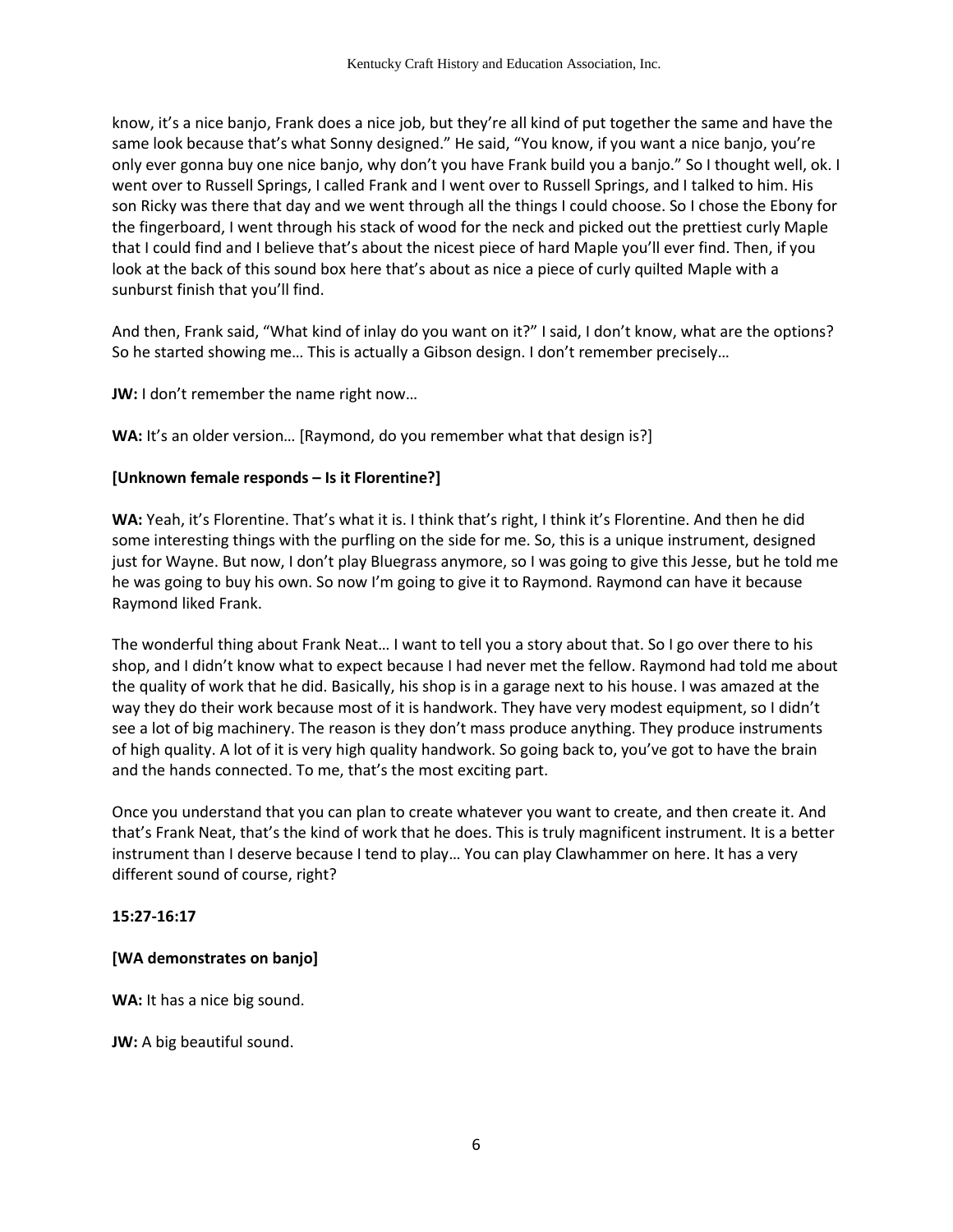**WA:** A big sound. Different than the old-time open back banjo… So, I'm very proud of the instrument. In fact, I like to let students use it. We've got some students in our program here that can really play the banjo. I like to let them use it occasionally because they can really play it and make it sound like it can sound. Now if we'd sat Raymond down and given him some finger picks, Raymond could make this thing wail.

## **JW:** I've heard it.

**WA:** So, part of what interests me in all this is that our program here in traditional music has multiple parts to it. And some of this has probably been covered, I don't want to repeat any of that, but I'm excited about preserving the traditions of and around traditional music because this is all part of the fabric of who we are as Appalachian people. Music is part of our lives. It emanated from within the homes and close communities when people had to figure out, how do we entertain ourselves because we didn't have radios and televisions and we couldn't get to town. So people built their own instruments and designed it so that on a Saturday night neighbors got together and played and danced and wonderful traditions came out of that. I love that idea that we pass that on.

You **[Referring to JW],** head up our archives here in the Center and some of that music you play it on Sunday afternoons on the radio for us. Some of it is really interesting to listen to. In some ways it's almost crude but, what I remind myself of is that there are just regular folks like me. No training. They haven't been to music school; they haven't been to banjo school. They were just playing on the back porch singing about life and the stuff going… Cluck Old Hen, you know, out there in the yard hens running around, right? And people picking up on the plucky sound on the banjo. So it's really exciting and interesting that we can help pass these traditions on to youngsters in school today as you all do when you go out and visit and bring school children in, and to our students who are studying here in a serious way because they want to learn about the traditions and then they'll go on and build new traditions. The music continues to evolve. It's really exciting.

**JW:** It's such a rich area of musicians and luthiers I think, because of the strong musicianship we have here in this area, it's created a need for people who build high quality instruments.

## **18:50-19:30**

And I love that idea. One of my dreams is, as part of our Center for Traditional Music here, at some point in time we'll be able to incorporate…

## **[Interference – trucks passing by…]**

#### **19:31**

**JW:** One of the dreams I have for the future is that we might incorporate some of this work as part of what we do at the Center. I've toyed with the idea that, you know, in retirement, maybe I could work with school children and we could build very simple banjos and dulcimers out of kits. Help kids put them together and then teach them how to play chords and things and then turn them loose and let them see what they can learn. Because we want to keep those traditions alive. It's really important for any of us to have some encouragement when we've got some skills. So if I have any skills in woodworking, it's because along the way people have said to me, "Gosh, you do that pretty well." And then, you know, building an instrument when somebody would say, you know, "That actually sounds pretty good, and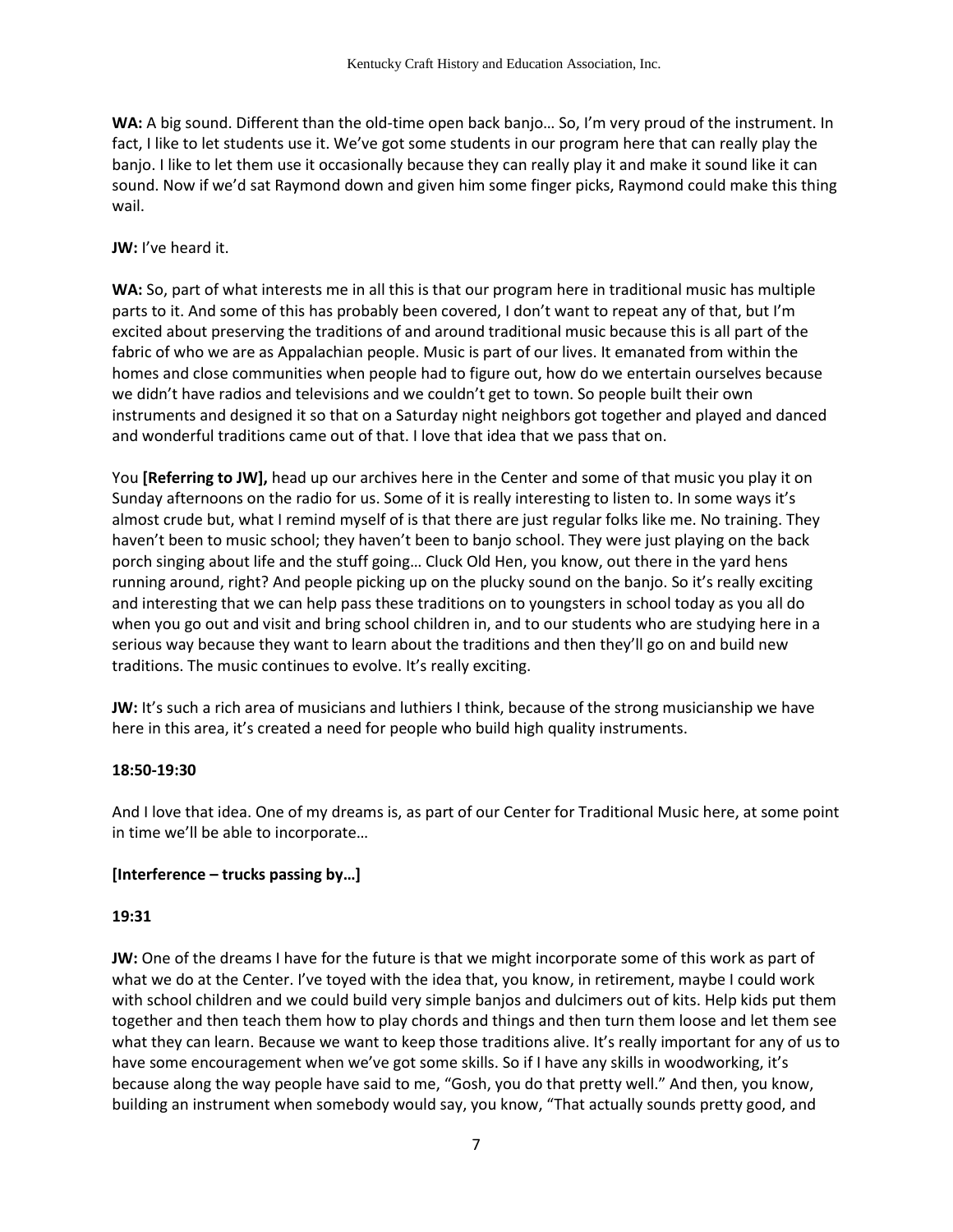it's a good looking instrument." That's the kind of motivation that helps us go on to say, "I think I'm going to build a different one." I mentioned to you earlier, I've looked at some really pretty ukuleles recently and I think I want to build a ukulele. Pretty simple four stringed instrument. Looks like the chords are pretty easy to find. Maybe we will build one of those and try it over the winter. It's an exciting thing to be part of a Center where we are teaching students in a traditional way about our history and our values and the opportunities, but we're reaching back to make sure folks understand the roots of the music, and we're providing opportunities to bring new folks in, youngsters, who may not know a whole lot about it but like the sound. And, gosh, people just love this kind of music. It's so fun.

**JW:** Absolutely, it's such a big part of our community… Ken and Buddy Ratliff **[Camera shifts to Raymond McClain].**

**WA:** Oh good, you're going to have Buddy…

**JW:** Stevie... Steve is real sick.

**WA:** What's a matter with Steve?

## **JW: […unable to discern words due to banjo tuning on video]**

## **21:38**

**WA:** Now see, Raymond tuned it before he played it. I just played it! You didn't teach me very well.

#### **21:49-21:56**

## **[RM demonstrates]**

**RM:** That fluid sound, that crystal clear bell-like… **[Demonstrates]**

## **22:02**

**RM:** That's the hard thing.

**JW:** That's beautiful.

**RM:** Isn't that beautiful? Every banjo doesn't have that…

## **22:08-22:32**

## **[RM demonstrates]**

## **22:33**

**WA:** That sounds nice, doesn't it?

**JW:** Sounds a lot like your six string…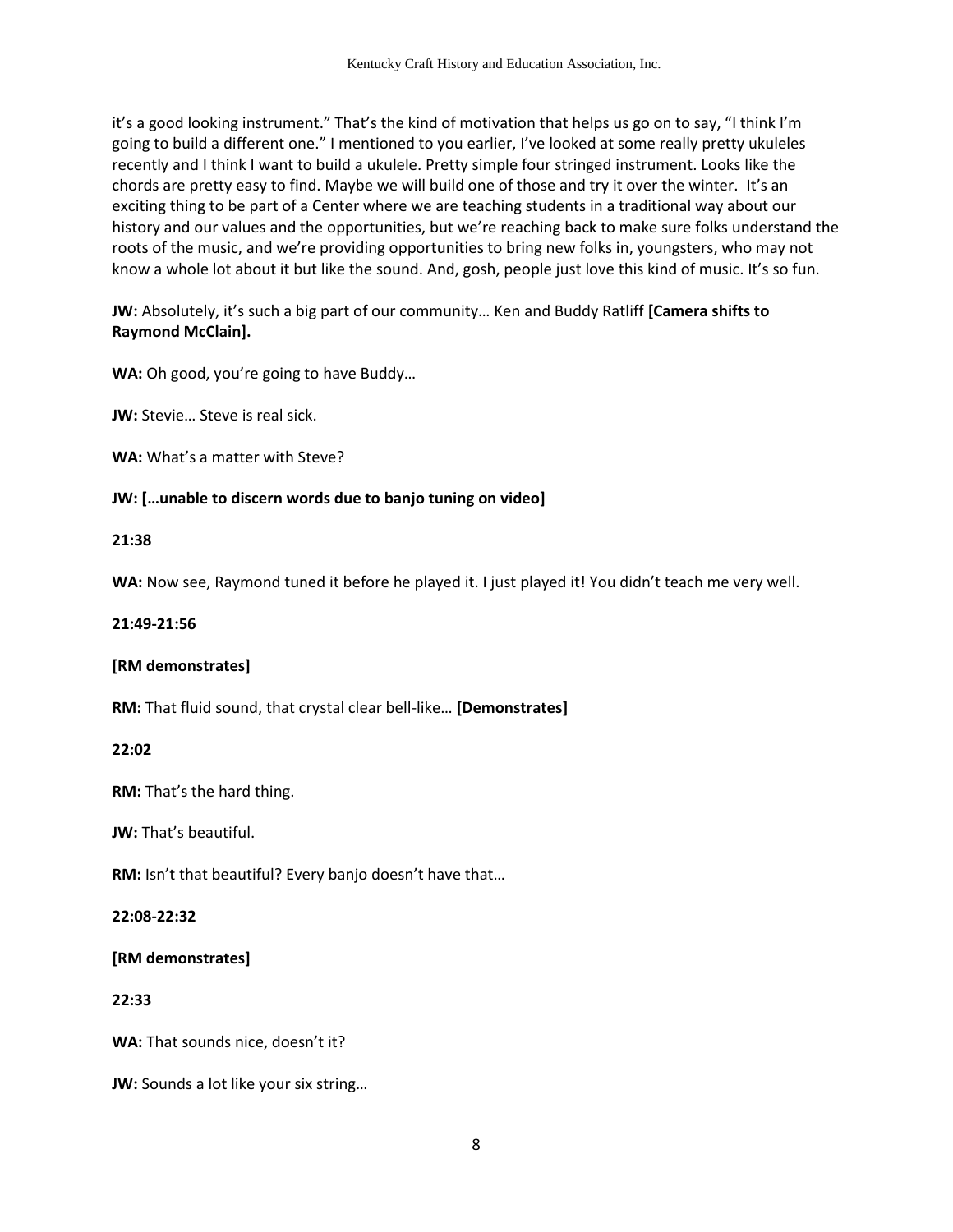**RM:** It has something… That low resonance too…

**22:48-22:55** 

## **[RM demonstrates]**

**RM:** What do you want to sing?

**WA:** I don't care. What do we know?

**RM:** Seems like we have a lot of songs!

**WA:** Seems like we're always singing something, Raymond.

**RM:** Pick one.

WA: Let's see. I've got to think about this a little bit now... We could sing, "Will the circle be unbroken."

**RM:** Let's do that.

**WA:** We like that song.

**23:25-27:52**

#### **[RM and WA perform "Will the circle be unbroken**"]

**WA:** Doesn't get any better than that… Thank you, Raymond.

**RM:** Thank you.

**JW:** That's it.

**WA:** Appreciate you playing. That sure sounded good. I think you ought to keep that banjo because you know how to play it.

**RM:** Aww, you know how to play it.

**JW:** He needs one...

WA: Well I offered it to him, but he said he wouldn't dare fly it on the plane. He was afraid it'd break again.

**JW:** What a sad story that is…

**WA:** But that is a pretty… Did you buy a Frank Neat, or are you going to?

**JW:** I'm going to.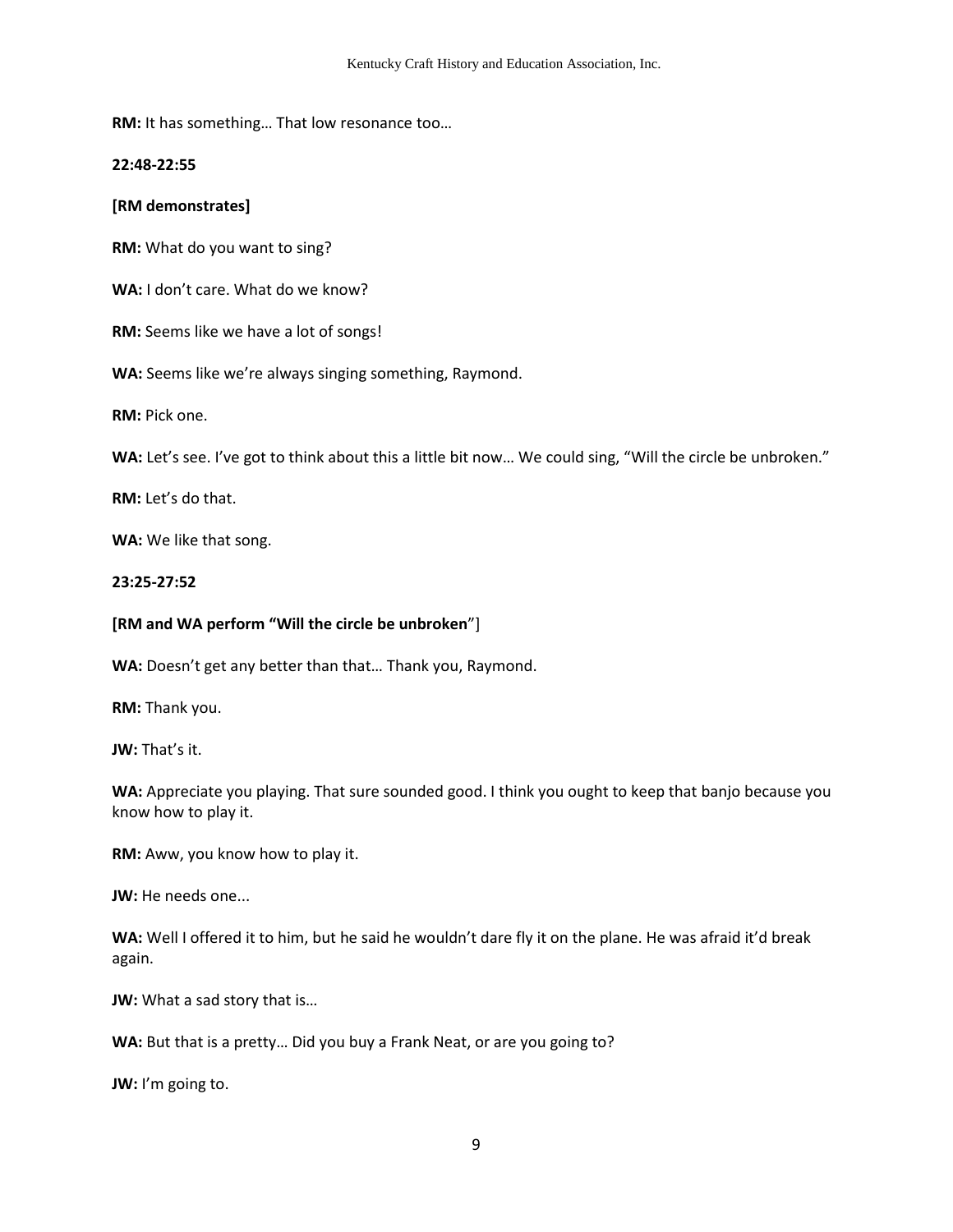**WA:** Are you? A custom one?

**JW:** No, it's just his Kentucky 75.

**WA:** Well, let's have a look at that…

**JW:** That's such a pretty back...

**WA:** Isn't that beautiful.

**JW:** That's one of the prettiest banjos I've ever seen.

**WA:** Well I picked out the wood. He let me pick it out… Will you hold that for a second? **[Hands banjo to RM].** 

Frank Neat. Got the old "Neat" right on there. Kentucky 75. Well that's Walnut. No, Mahogany.

**JW:** Yeah, Mahogany.

**WA:** He tried to talk me into Walnut.

**RM:** Really?

**WA:** From a Walnut tree… What's the place where the big banjo festivals used to be…?

**RM:** Oh, Bean Blossom?

**WA:** Yeah, Bean Blossom.

**RM:** He had some…

**WA:** He said there was a big Walnut tree right there on that property that came down in a storm or something and he said, "Why don't I build that out of Walnut?" And I said, "No, I want curly Maple."

**JW:** Yeah.

**WA:** He said, "Alright, well I've got some."

**JW:** You made the right choice.

**RM:** You know, I love the warmth of curly Maple.

**JW:** Yeah, that's pretty.

**WA:** Well, as you advised me Raymond, I was only ever really going to buy one good banjo.

**RM:** Well, you really only have to buy one.